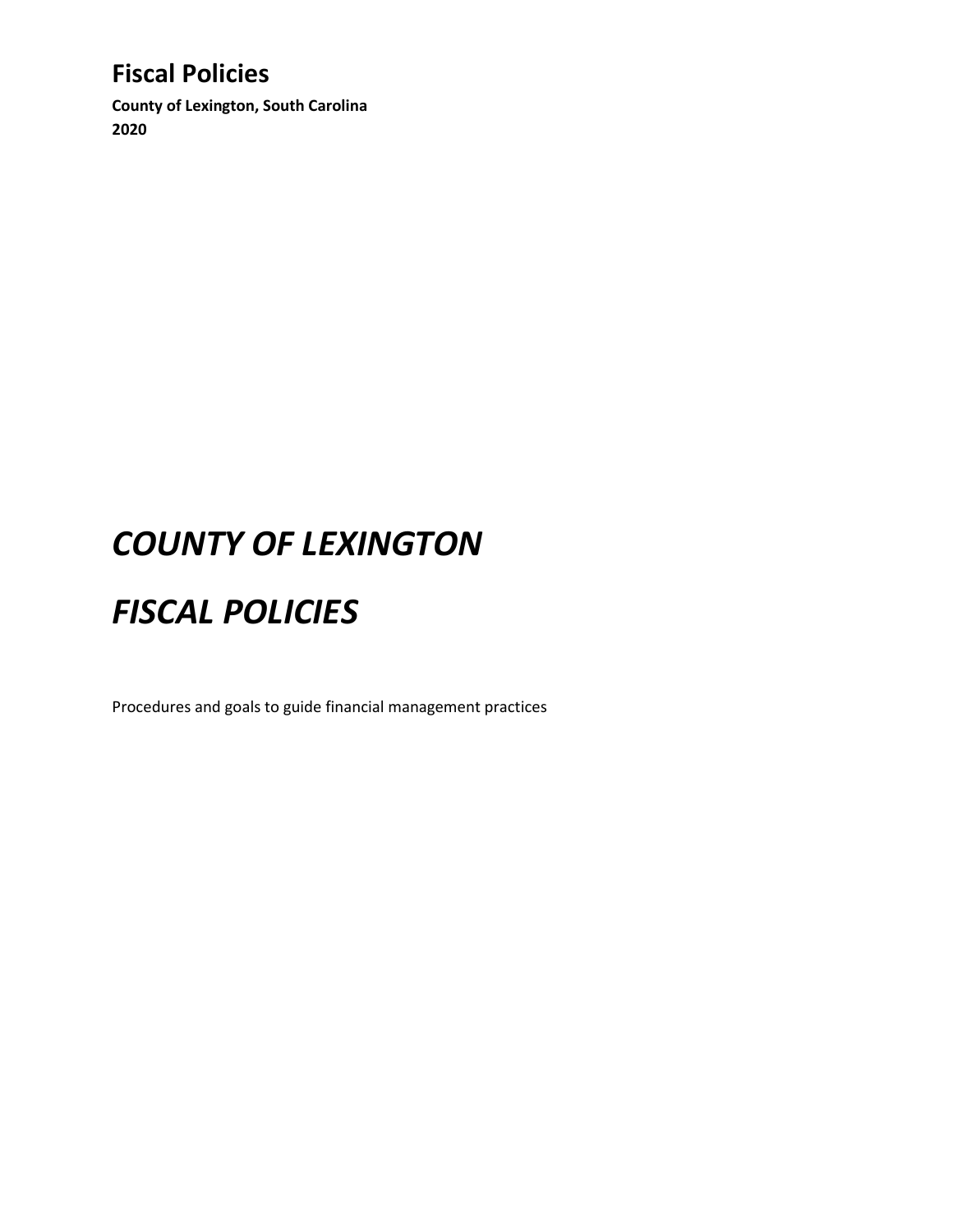**County of Lexington, South Carolina 2020**

#### **ADOPTED BY**

#### **COUNTY OF LEXINGTON COUNCIL**

Authority: South Carolina Code of Laws and other public finance law Review Responsibility: Finance Department Review Schedule: Annually or as needed Approved needed: County Council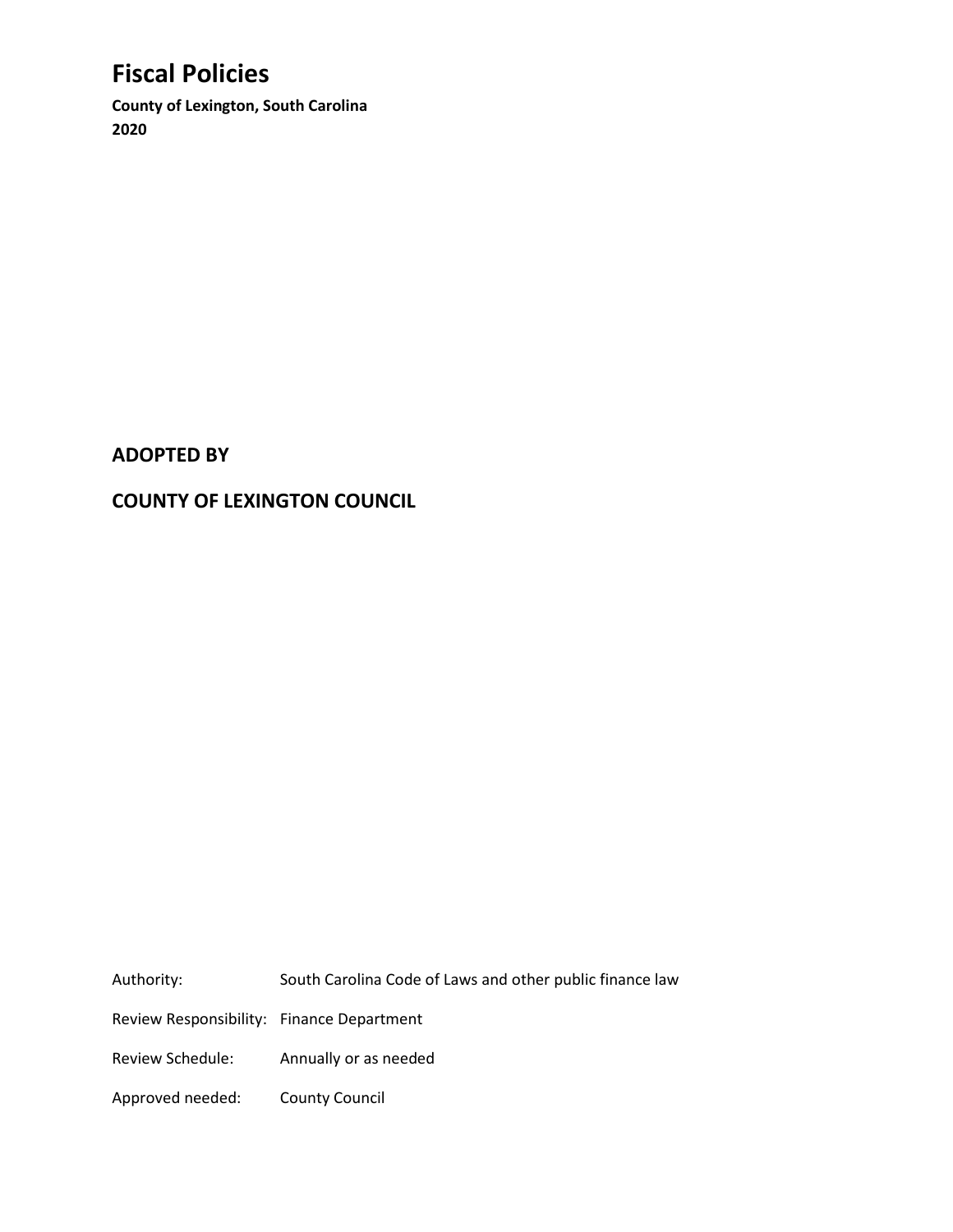**County of Lexington, South Carolina 2020**

### **TABLE OF CONTENTS**

- **I.** Objectives
- **II.** Budget Development
- **III.** Capital Improvement/Replacement Budget
- **IV.** Financial Reserves
- **V.** Cash Management and Investment
- **VI.** Debt Management
- **VII.** Other Post Employment Benefits
- **VIII.** Revenues
- **IX.** Expenditures
- **X.** Internal Controls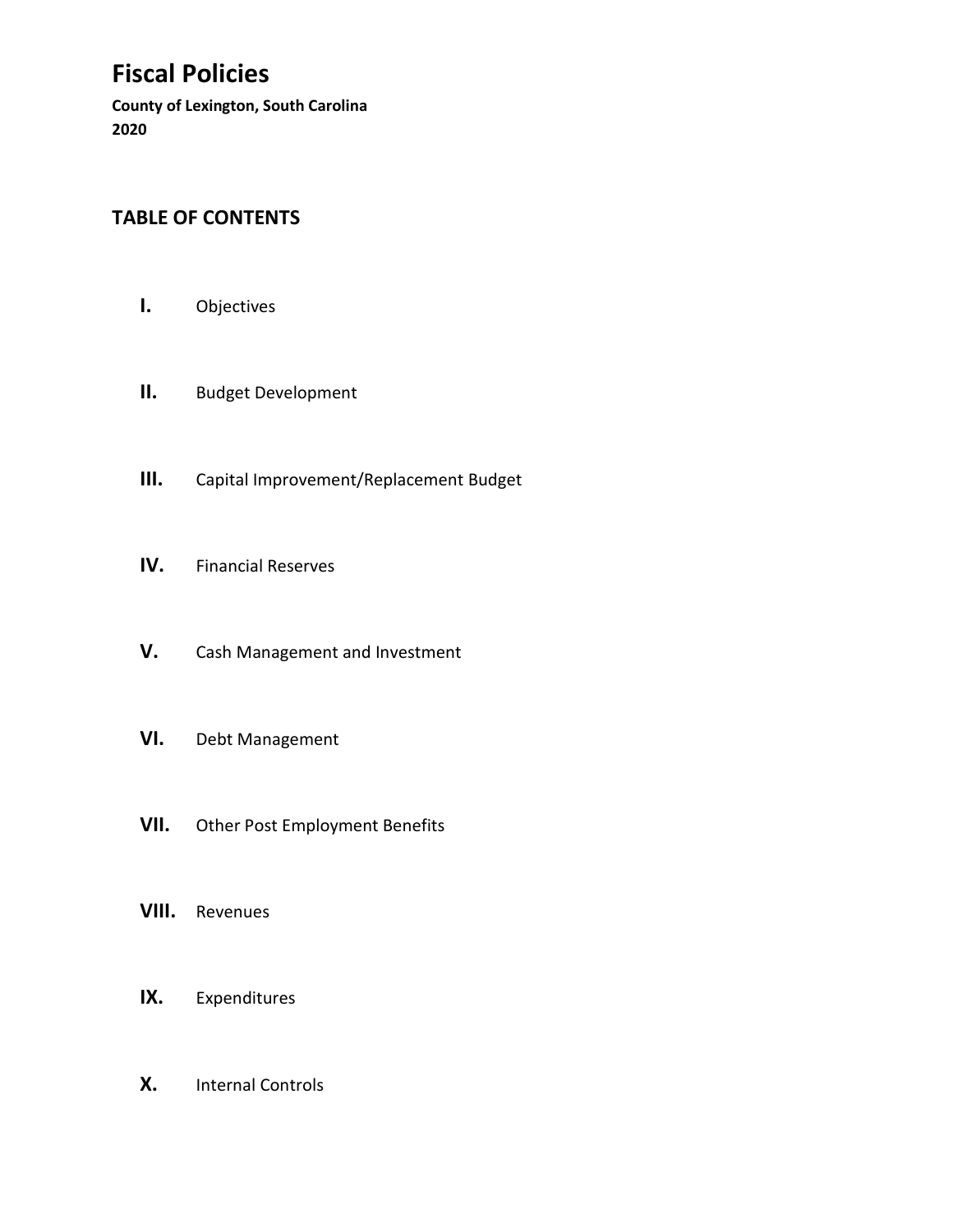**County of Lexington, South Carolina 2020**

### **I. OBJECTIVES**

This fiscal policy is a statement of the guidelines and goals that will influence and guide the financial management practices of the County of Lexington, South Carolina. A fiscal policy that is adopted, adhered to, and regularly reviewed is the cornerstone of sound financial management. Effective fiscal policy:

- 1. Contributes significantly to the County's ability to insulate itself from fiscal crisis,
- 2. Enhance short-term and long-term financial credit ability by helping to achieve the highest credit and bond rating possible,
- 3. Promotes long-term financial stability by establishing clear and consistent guidelines,
- 4. Directs attention to the total financial picture of the County rather than single issue areas,
- 5. Promotes the view of linking long-run financial planning with day to day operations, and
- 6. Provides the Citizens, County Council, and the County's professional management team a framework for measuring the fiscal impact of government services against established fiscal parameters and guidelines.
- 7. This policy will be reviewed annually by County Staff and any changes approved by County Council.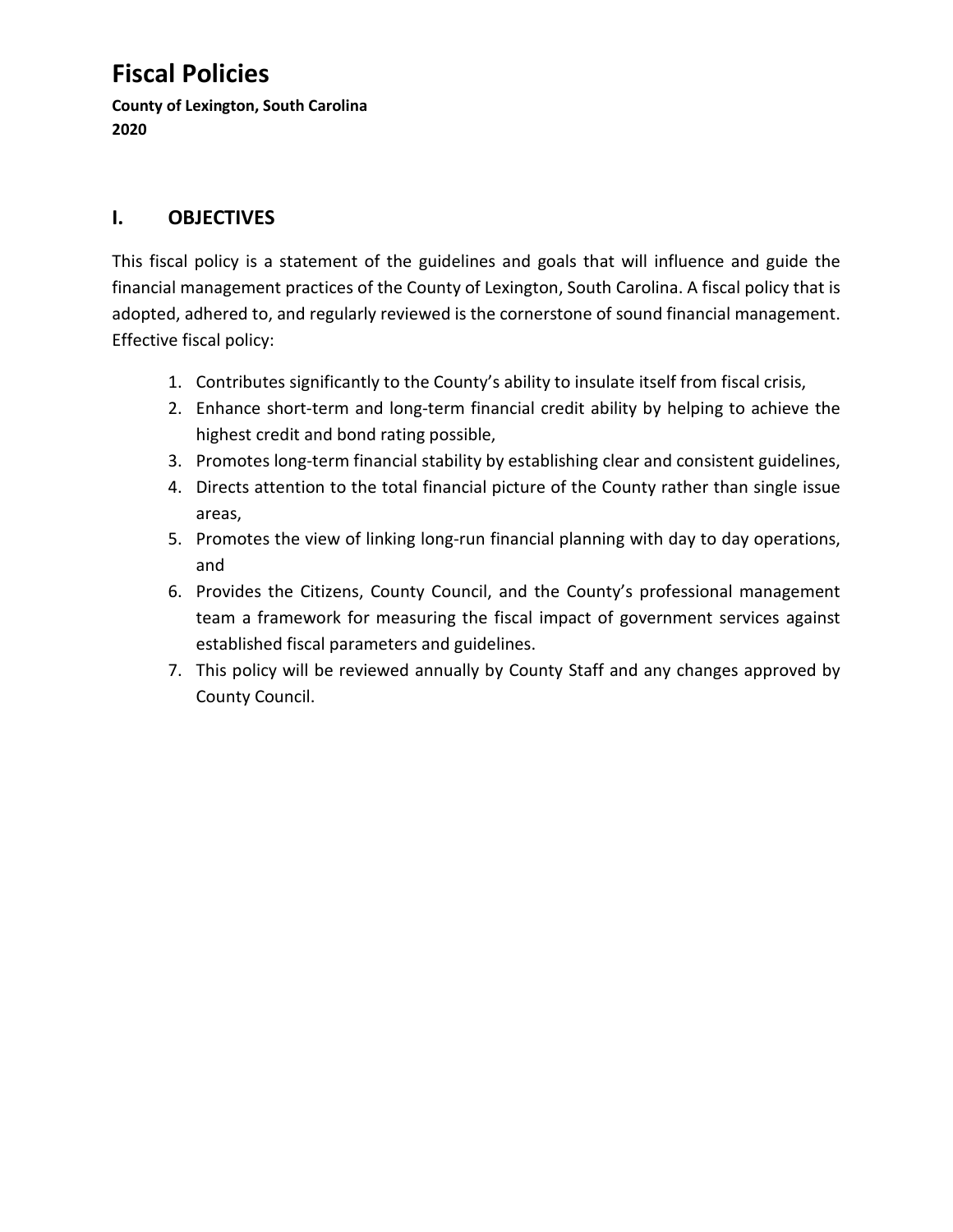**County of Lexington, South Carolina 2020**

#### **II. BUDGET DEVELOPMENT**

- 1. The County budget process begins with all departments doing a formal submission of their requested budgets to the County Administrator in early February.
- 2. County Council meets no later than March each year to review the combined requested budget prepared by the Finance Department.
- 3. The County's budget process will be in accordance with the zero based budgeting method.
- 4. The Finance Department will maintain a system for monitoring the County's budget during the fiscal year. This system will provide opportunity for departments and management to monitor and evaluate monthly financial information on expenditures and performance at both the department and fund level.
- 5. The County will focus on using one-time or other special revenues for funding one-time expenses, not continuing County operations.
- 6. The County will pursue an aggressive policy seeking the collection of current and delinquent property taxes, permits and other fees due to the County.
- 7. For services that benefit specific users, the County shall establish and collect fees to recover the costs of those services. The County Council shall determine the appropriate cost recovery level when establishing user fees. Where feasible and desirable. County shall seek to recover full direct and indirect costs. User fees shall be reviewed on a regular basis to calculate their full recovery attainment levels, to compare them to the current fee structure, and to recommend adjustments where necessary.
- 8. The County shall take immediate corrective actions if at any time during the fiscal year expenditure and revenue updates are such that an operating deficit is projected at yearend. Corrective actions can include a hiring freeze, expenditure reductions, fee increases, or use of fund balance. Expenditure deferrals into the following fiscal year, short-term loans, or use of one-time revenue sources shall be avoided to balance the budget, for recurring expenditures.
- 9. The County will review the financial position of nonprofit corporations or organizations receiving funding to determine the entity's ability to carry out the intended purpose for which funding was granted. For organizations receiving \$5,000 or more in any fiscal year, the County may require the nonprofit to have an audit or review performed for the fiscal year in which the funds are received and to file a copy with the County.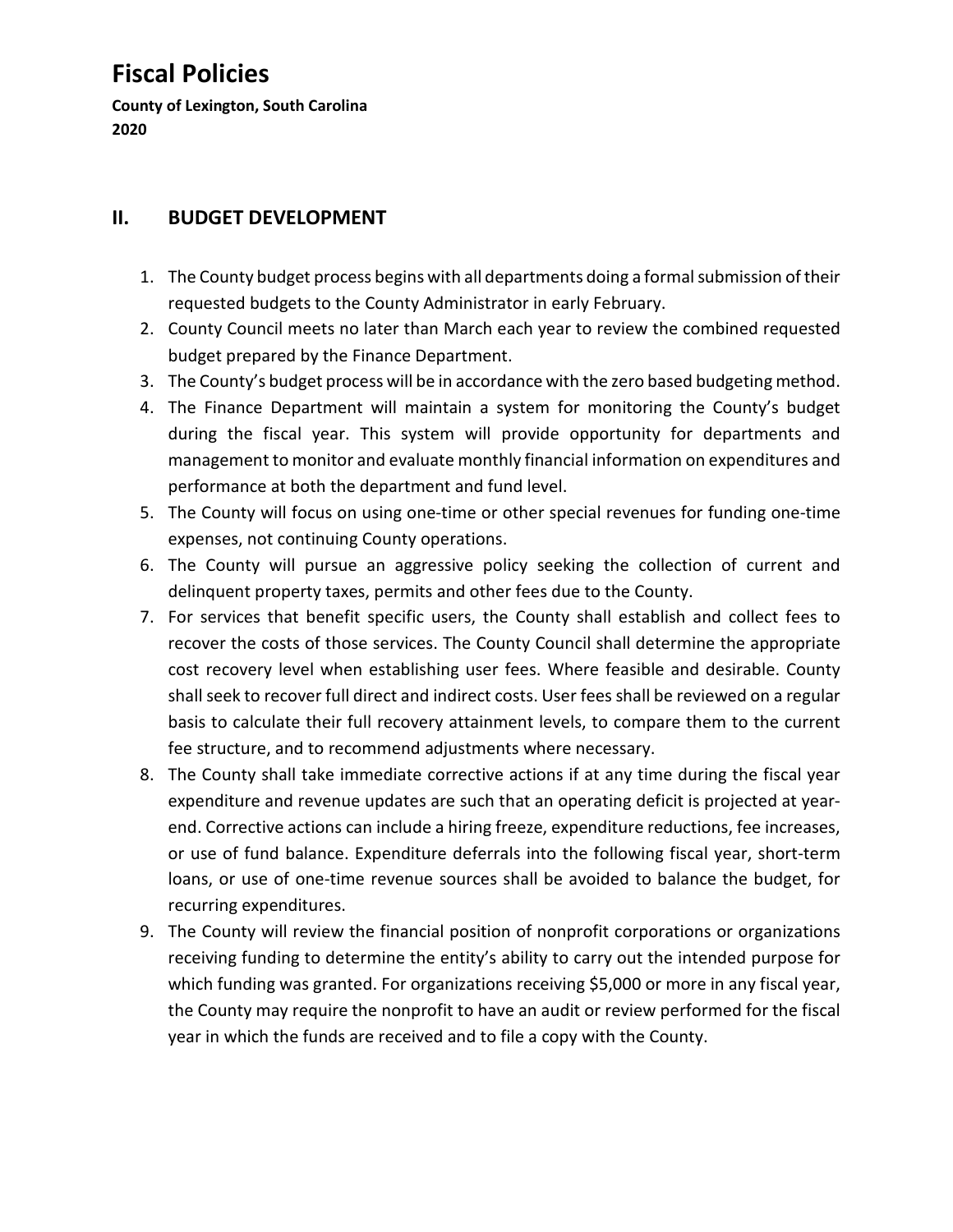**County of Lexington, South Carolina 2020**

### **III. CAPITAL IMPROVEMENT/REPLACEMENT BUDGET**

- 1. It is the responsibility of the County to provide the funding for capital facilities necessary to deliver services to the citizens of the County.
- 2. The County will consider all capital improvements in accordance with an adopted Capital Improvement/Replacement Plan.
- 3. The Capital Improvement/Replacement Plan is inclusive of Capital Improvements (renovations), Capital Replacement (vehicles and heavy equipment) and Major Capital Projects (new buildings).
- 4. The County will develop a five-year Capital Improvement schedule showing any renovations (i.e.; new offices, new roofs, etc) that are either needed or requested; this schedule is reviewed and updated annually.
- 5. The County will develop a five-year Capital Replacement schedule showing any capital assets (i.e.; computers, vehicles, heavy equipment, HVAC units, etc.) that need to be replaced due to the asset being at end of useful life; this schedule is reviewed and updated annually.
- 6. The County will enact an annual capital budget based on the five-year Capital Improvement/Replacement Plan, while considering changes in population, changes in real estate development, or changes in assumptions in the capital budget projections.
- 7. The County will coordinate development of the capital improvement budget with development of the operating budget. Future operating costs associated with new capital improvements will be projected and included in operating budget forecasts.
- 8. The Capital Improvement/Replacement Plan will include the estimated costs for the County to maintain all County assets at a level adequate to protect the public's welfare and safety, the County's capital investment and to minimize future maintenance and replacement costs. A maintenance and replacement schedule will be developed and followed based upon these estimates.
- 9. The County will identify the estimated costs and potential funding sources for each capital project proposal before it is submitted for approval.
- 10. The County will adopt the most cost effective financing consistent with prudent financial management.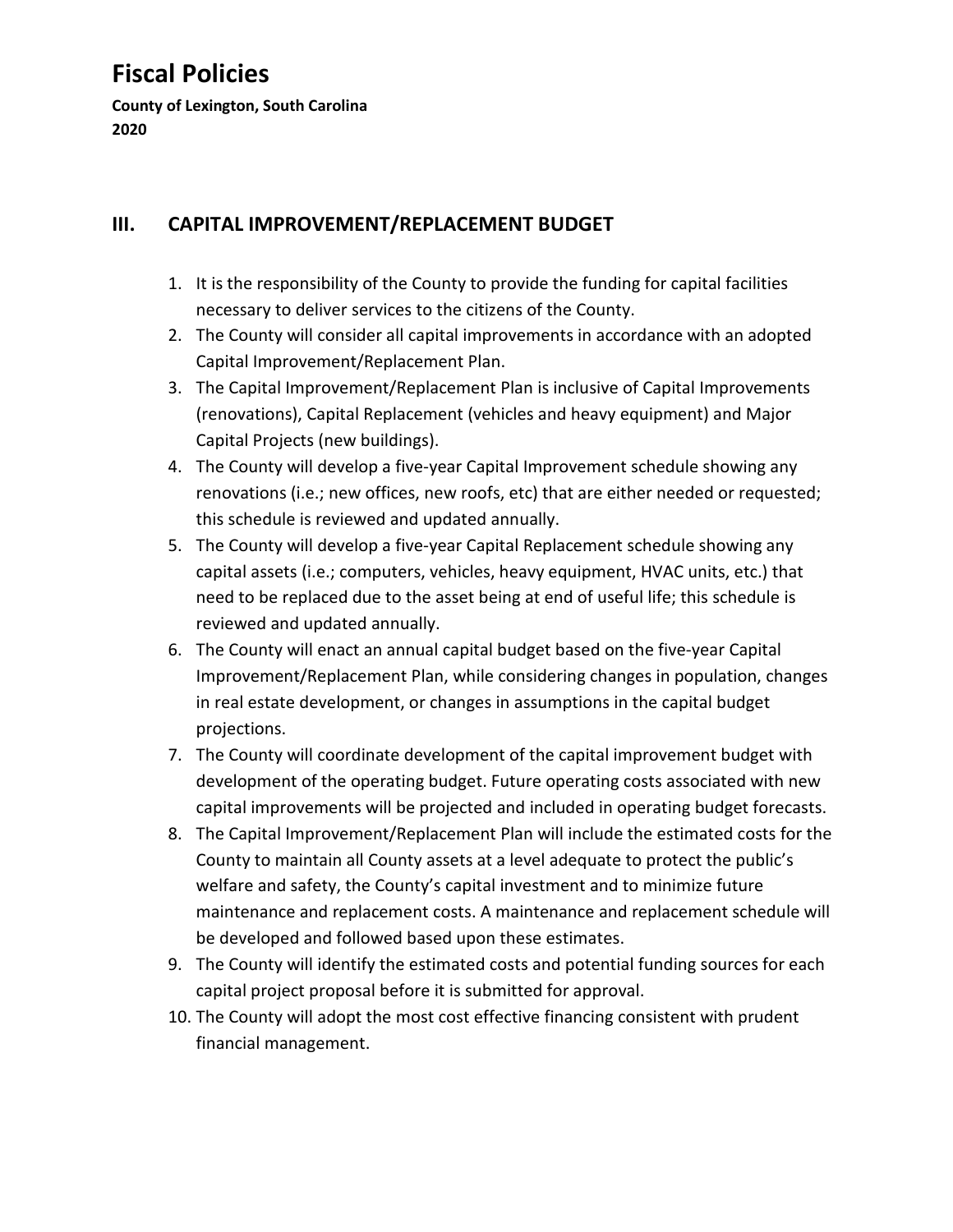**County of Lexington, South Carolina 2020**

#### **IV. FINANCIAL RESERVES**

- 1. Unrestricted Fund Balances (as defined by GASB Statement 54) will be funds that remain available for appropriation by County Council after all "non-spendable amounts, restrictions and required reserves defined by State statutes, have been calculated. The County will define these remaining amounts as "available fund balances."
- 2. The County will strive to maintain an available General Fund balance at the close of each fiscal year of at least **25%** of the total annual operating budget.
- 3. The County Council may, from time-to-time, appropriate available fund balances that will reduce available fund balances below the **25%** threshold in the event of a declared fiscal emergency or other such global purpose as to protect the long-term fiscal security of the Lexington County. In such circumstances, the County Council will adopt a plan to restore the available fund balance to or above the threshold within 36 months from the date of the appropriation. If restoration cannot be accomplished within such time period without severe hardship to the County, then County Council will establish a different but appropriate time period.
- 4. The excess available fund balance may be used to fund one-time capital expenditures or other one-time costs, or may be transferred to a Capital Reserve Fund for future use for a specific purpose within a specified time frame.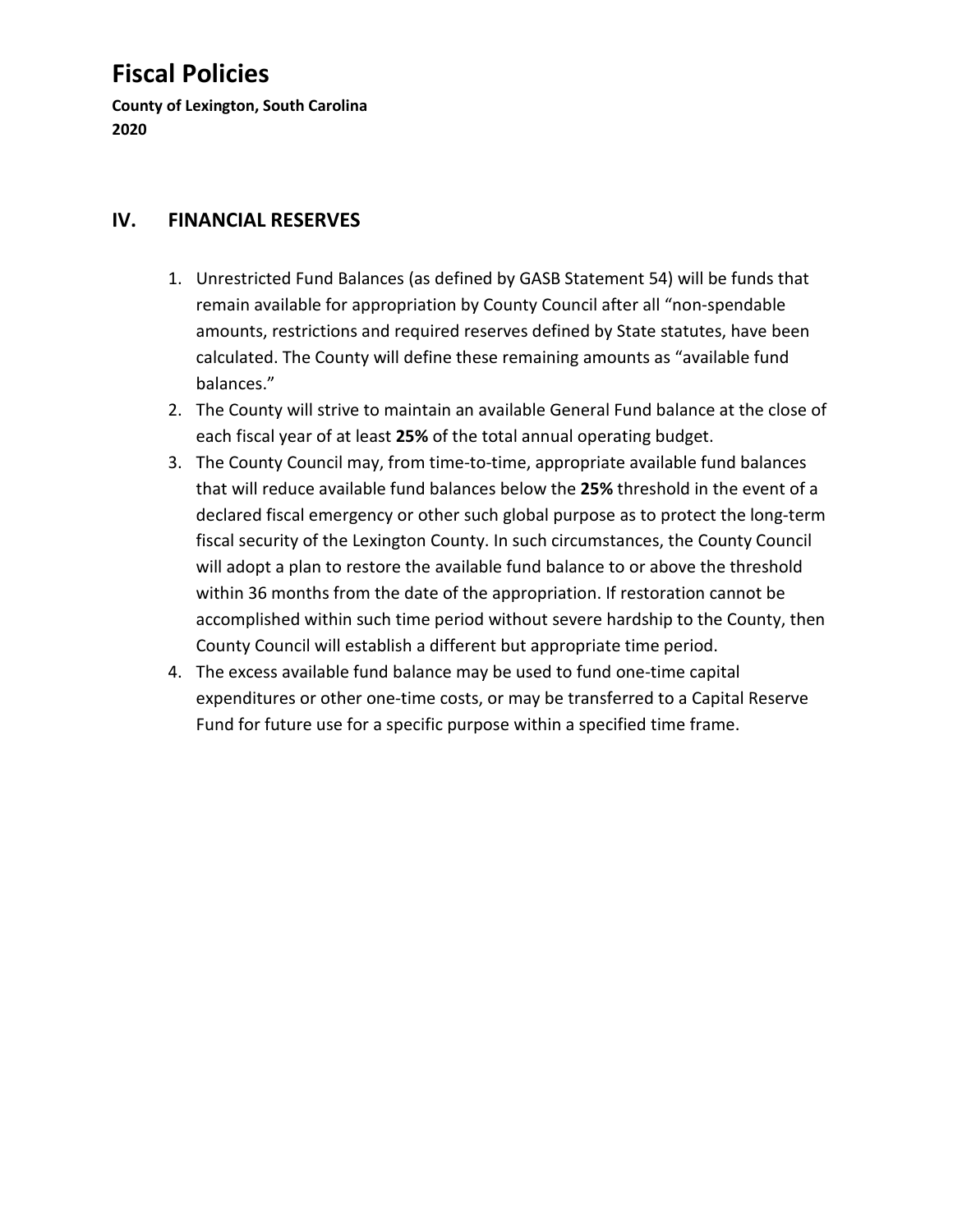**County of Lexington, South Carolina 2020**

#### **V. CASH MANAGEMENT AND INVESTMENT**

- 1. It is the intent of the County that public funds will be invested to the extent possible to reduce the dependence upon property tax revenues. Funds will be invested with the chief objectives of safety of principal, liquidity, and yield, in that order. All deposits and investments of County funds will be in accordance with South Carolina Statute.
	- a. Safety of principal is the highest objective of the Investment Policy. Investments shall be undertaken in a manner that seeks to ensure the preservation of capital in the overall portfolio. The objective will be to minimize credit risk and interest rate risk.
	- b. The investment portfolio shall remain sufficiently liquid to meet all operating requirements that may be reasonably anticipated. This is accomplished by structuring the maturity of investments to meet the anticipated cash needs. Since all possible cash demands cannot be anticipated, the portfolio will consist largely of securities with active resale markets.
	- c. The portfolio shall be designed with the objective of attaining a market rate of return. Return on investment is of secondary importance compared to the above described safety and liquidity objectives. The investments prescribed in this policy are limited to relatively low risk securities; therefore, management anticipates investment portfolio will earn a fair return relative to risk being assumed.
- 2. The Chief Financial Officer (CFO) will establish a Cash Management Program that maximizes the amount of cash available for investment. The Program shall address at a minimum; Accounts Receivable/Billings, Accounts Payable, Receipts, Disbursements, Deposits, Payroll and Debt Service Payments.
- 3. Cash Flows will be forecasted and investments will be made to mature when funds are projected to be needed to meet cash flow requirements.
- 4. Liquidity: No less than 20% of funds available for investment will be maintained in liquid investments at any point in time.
- 5. Maturity: All investments will mature in no more than thirty-six (36) months from their purchase date.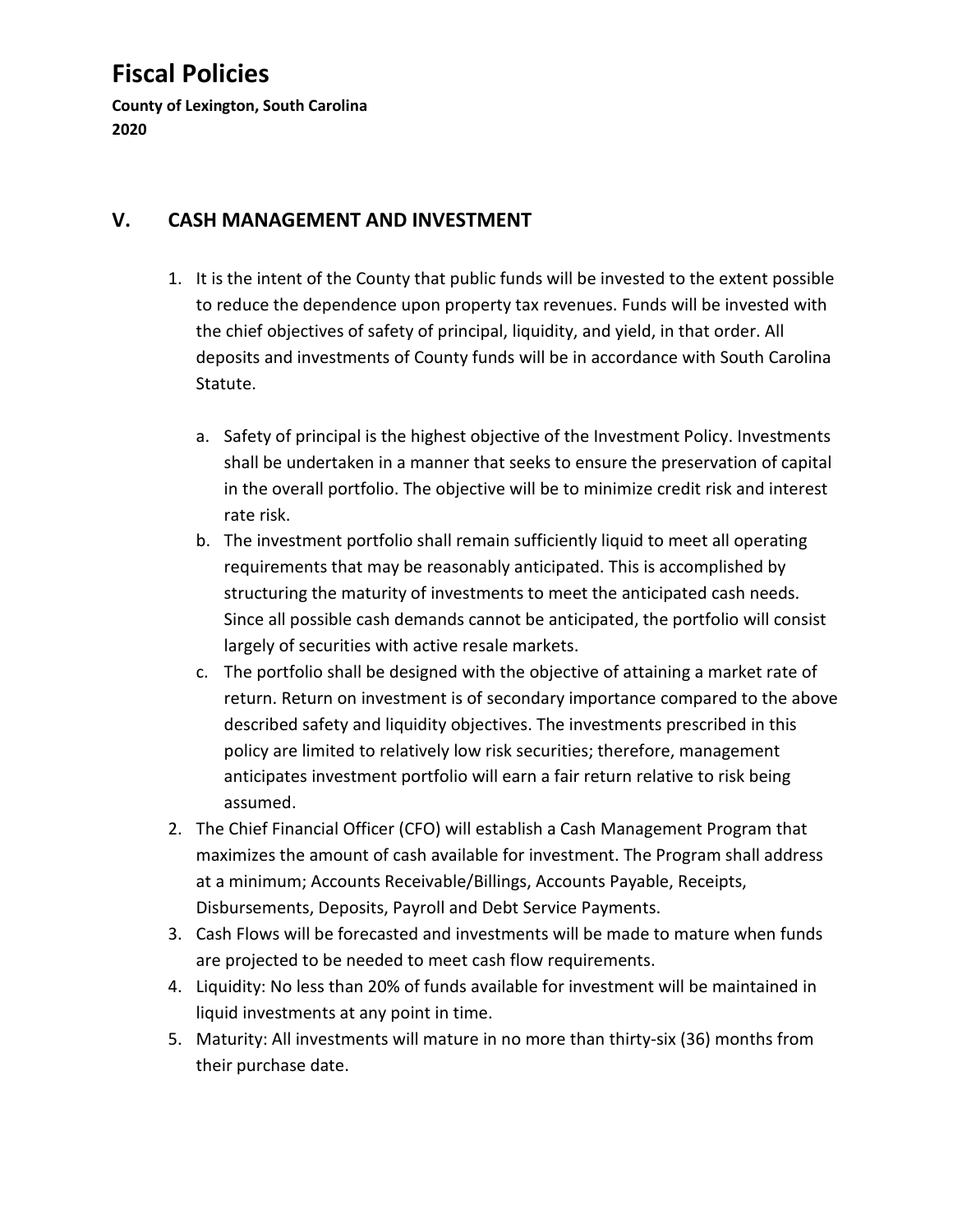**County of Lexington, South Carolina 2020**

#### **CASH MANAGEMENT AND INVESTMENT – con't**

- 6. Custody: All investments will be purchased "delivery versus payment" and if certified will be held by the CFO in the name of the County. All non-certificated investments will be held in book-entry form in the name of the County with the County's third party Custodian (Safekeeping Agent), if necessary and cost effective.
- 7. Authorized Investments: The County may deposit County Funds into: Any Board approved Official Depository if such funds are secured in accordance with NCGS-159 (31). The County may invest County Funds in: the South Carolina Capital Management Trust, US Treasury Securities, US Agency Securities specifically authorized in GS-159 and rated no lower than "AAA". And Commercial Paper meeting the requirements of NCGS-159 plus having a national bond rating.
- 8. Diversification: No more than 5% of the County's investment funds may be invested in a specific company's commercial paper and no more than 20% of the County's investments may be invested in commercial; paper. No more than 25% of the County's investments may be invested in any one US Agency's Securities.
- 9. Reporting: Not less than twice a year the CFO will report to the County Administrator on the Cash Flow Forecast for the ensuing twelve months. The CFO also will report on the interest earned in the past six months and on the current investment portfolio including: type of investment, purchase date, price, par amount, maturity date, coupon rate, and any special features. The CFO will also provide a Financial Summary inclusive of Investment Reporting to County Council monthly from July through June.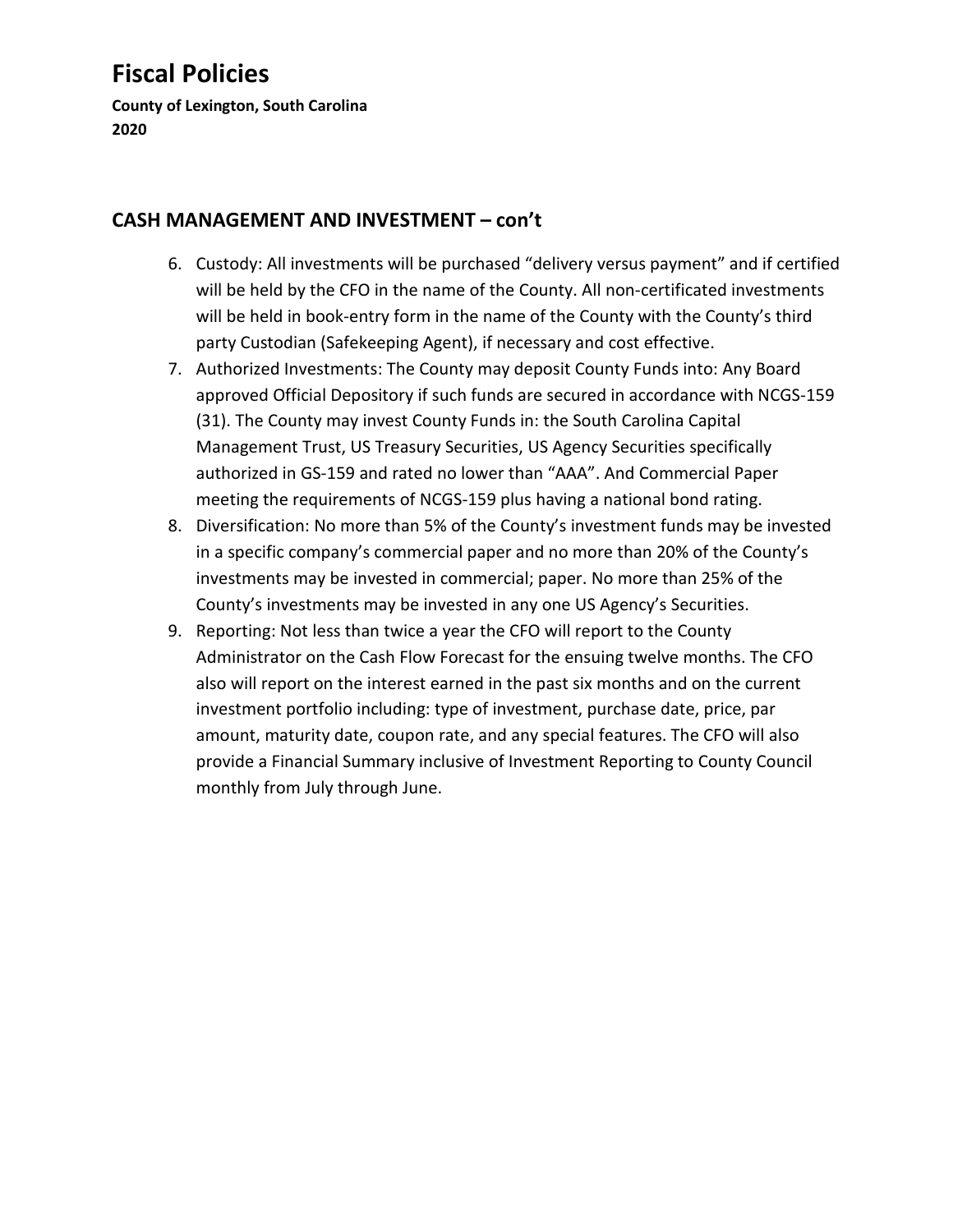**County of Lexington, South Carolina 2020**

#### **VI. DEBT MANAGEMENT**

- 1. The County will confine long-term borrowing to capital improvement or projects that cannot be paid from current revenues or fund balance except where approved justification is provided.
- 2. The County will use a balanced approach to capital funding utilizing debt financing, draws on capital reserves and current-year (pay-as-you-go) appropriations.
- 3. When the County finances capital improvements or other projects by issuing bonds or entering into capital leases, it will repay the debt within a period not to exceed the expected useful life of the project.
- 4. Debt structures that result in significant "back loading" or deferring of debt should be avoided.
- 5. Prior to the issuance of new General Obligation (GO) debt, consideration shall be given to forecasted tax rate requirements, ratio of net GO debt to assessed taxable value, net GO debt per capita, and debt service payments to General Fund operating budget.
- 6. Direct net debt of total assessed value of taxable property shall not exceed the county legal debt limit. Direct net debt is defined as any and all debt that is taxsupported.
- 7. The ratio of direct debt service expenditures as a percent of total governmental fund expenditures shall not exceed 15%.
- 8. Debt ratios will be calculated annually and included in the review of financial trends.
- 9. The County may undertake refinancing of outstanding debt:
	- a. When such refinancing allows the County to realize significant debt savings without lengthening the term of refinanced debt and without increasing debt service in any subsequent year; or
	- b. When the public policy benefits outweigh the costs associated with the issuance of new debt and any increase in annual debt service; or
	- c. When a restrictive covenant is removed to the benefit of the County.
- 10. The CFO shall maintain a system of record keeping and reporting to meet the arbitrage rebate compliance requirements for the federal tax code.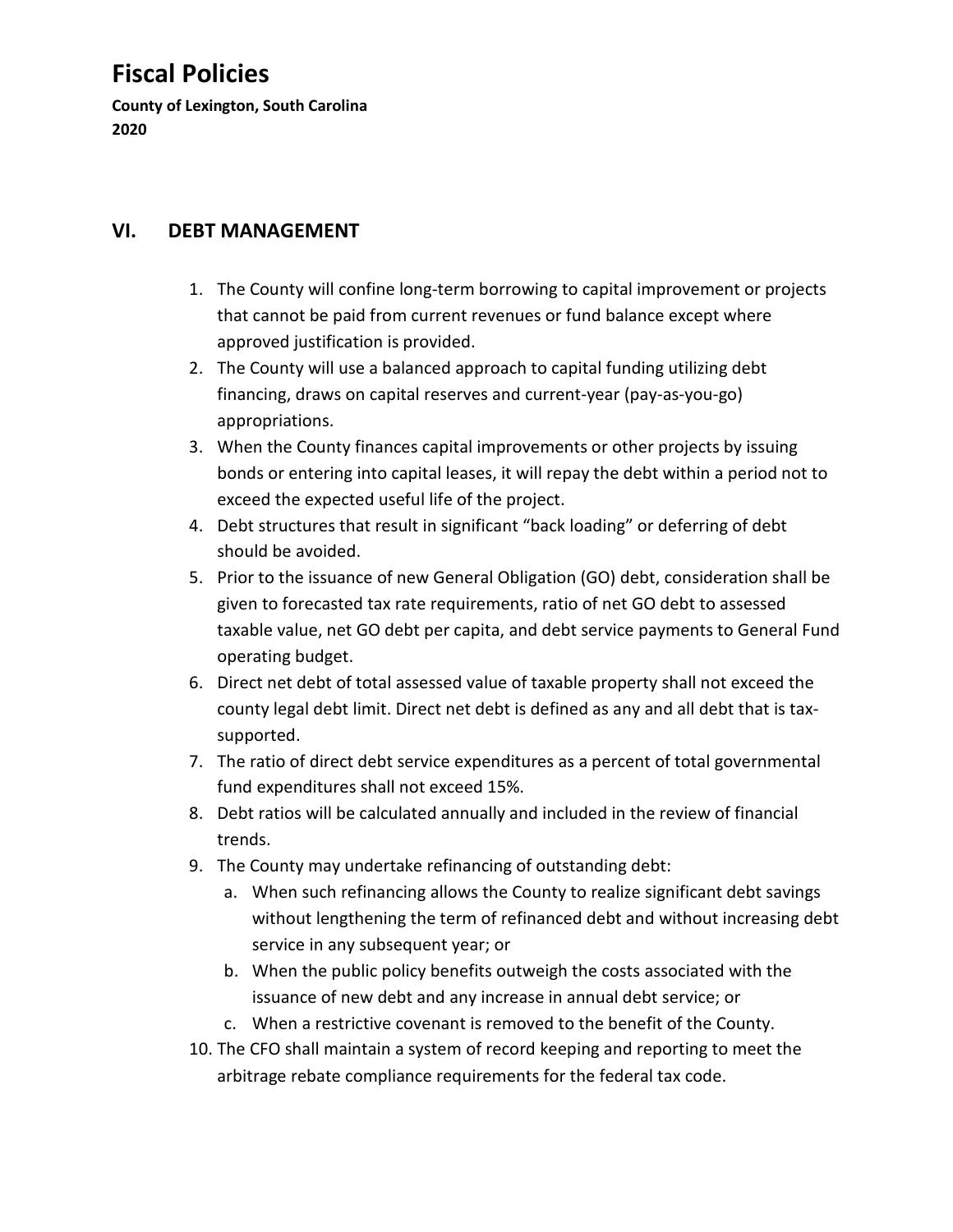**County of Lexington, South Carolina 2020**

#### **DEBT MANAGEMENT – con't**

- 11. The County may employ municipal finance professionals to assist in developing a bond issuance strategy, preparing bond documents, and marketing bonds to investors.
- 12. The CFO will maintain good communication with bond rating agencies and provide periodic updates on the County's financial condition.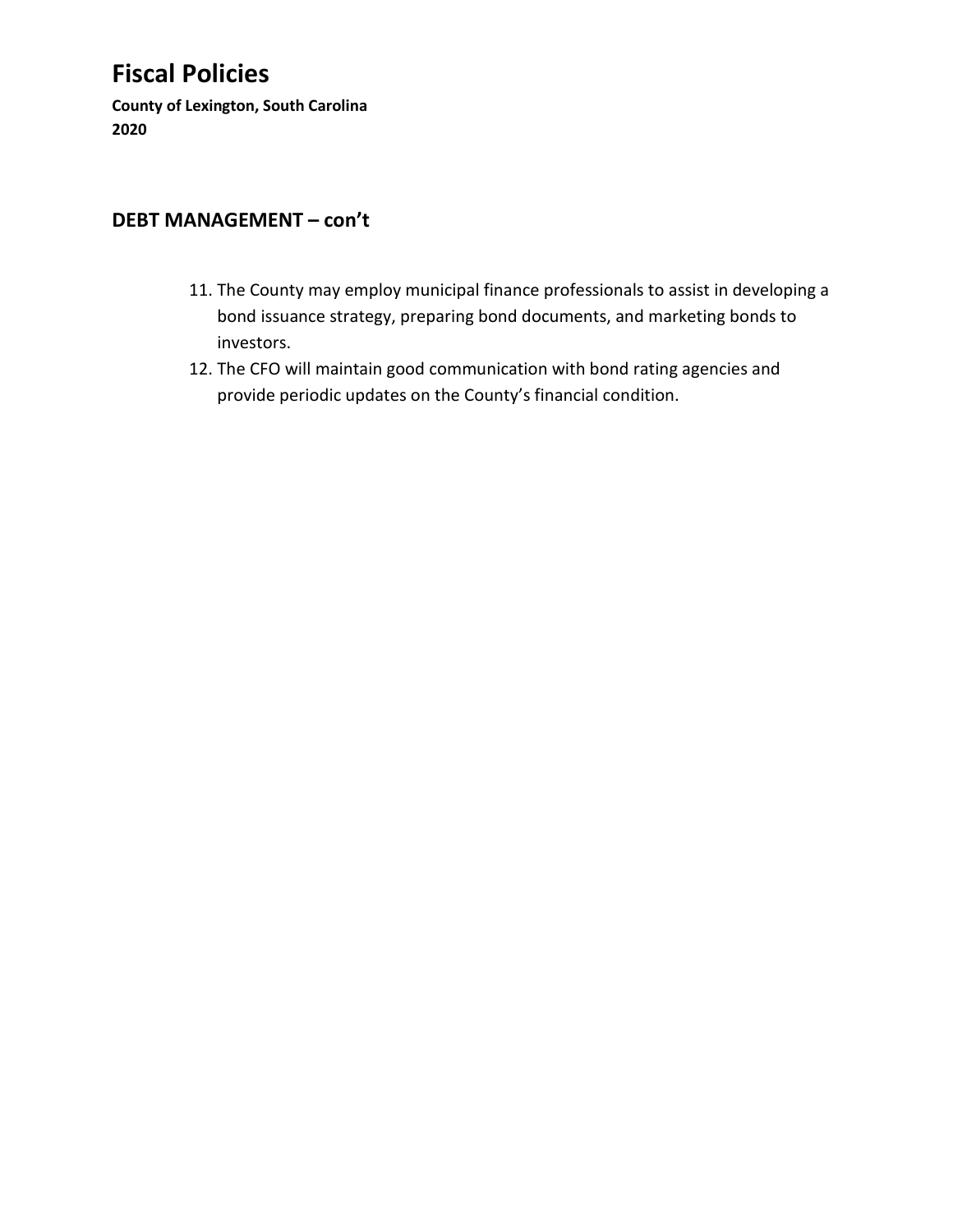**County of Lexington, South Carolina 2020**

#### **VII. OTHER POST EMPLOYMENT BENEFITS**

- 1. The County will use a deliberative process to ensure the sustainability of any OPEB it offers to employees. The County will carefully evaluate and design benefits to ensure benefits are sustainable.
- 2. The County will provide retiree healthcare pay-as-you-go OPEB cost.

#### **1995 Plan Description**

The County provides a single-employer defined benefit healthcare medical & dental insurance coverage ("the 1995 A & B Plan") for employees retiring under the South Carolina Retirement systems and for employees terminating their employment with the County after having worked for the County for 10 years with the last 5 years being consecutive. As amended on October 28, 2008, the eligibility requirements change from 10 years with last 5 being consecutive to 20 years consecutive of county services. Employees retiring with reduced retirement benefits or disability after 10 years of County service, pay COBRA rates. The plan design for former employees covered under the plan is the same as for active employees. Coverage terminates if other insurance is acquired through participants or spouses employment or upon Medicare eligibility.

#### **2009 Plan Description**

Effective July 1, 2009, Lexington County significantly modified its Post Employment Health Plan. At that time, the benefit structure for a substantial number of active participants was modified, and thereafter those participants received benefits under the terms of a new plan (referred to as the "2009 Plan"). Detail of the eligibility and benefit provisions of the 2009 Plan are set forth; full retirement under SCRS (at least age 65 or 28 years of service) or PORS (at least age 55 or 25 years of service) and 25 years of service with Lexington County. Under the plan's grandfather clause for employees with 10 years of service with the County as of October, 1, 2008 are eligible for benefits once they reach age 55, and after completing 15 years of service.

Benefit of coverage under the County Health Insurance until Medicare eligibility. Spouse benefit coverage is also available when the retiree becomes Medicare eligible up to five years from the date of retirement or until spouse becomes Medicare eligible. The County replaced the County paid medical coverage with a retiree healthcare reimbursement arrangement (RHRA) for employees who retire from the County. All other participates in the RHRA premiums are based on the applicable age-related premiums. Retirees may request reimbursements for premiums until reimbursement credits are depleted, or when the retirees reach age 65 or 10 year expires.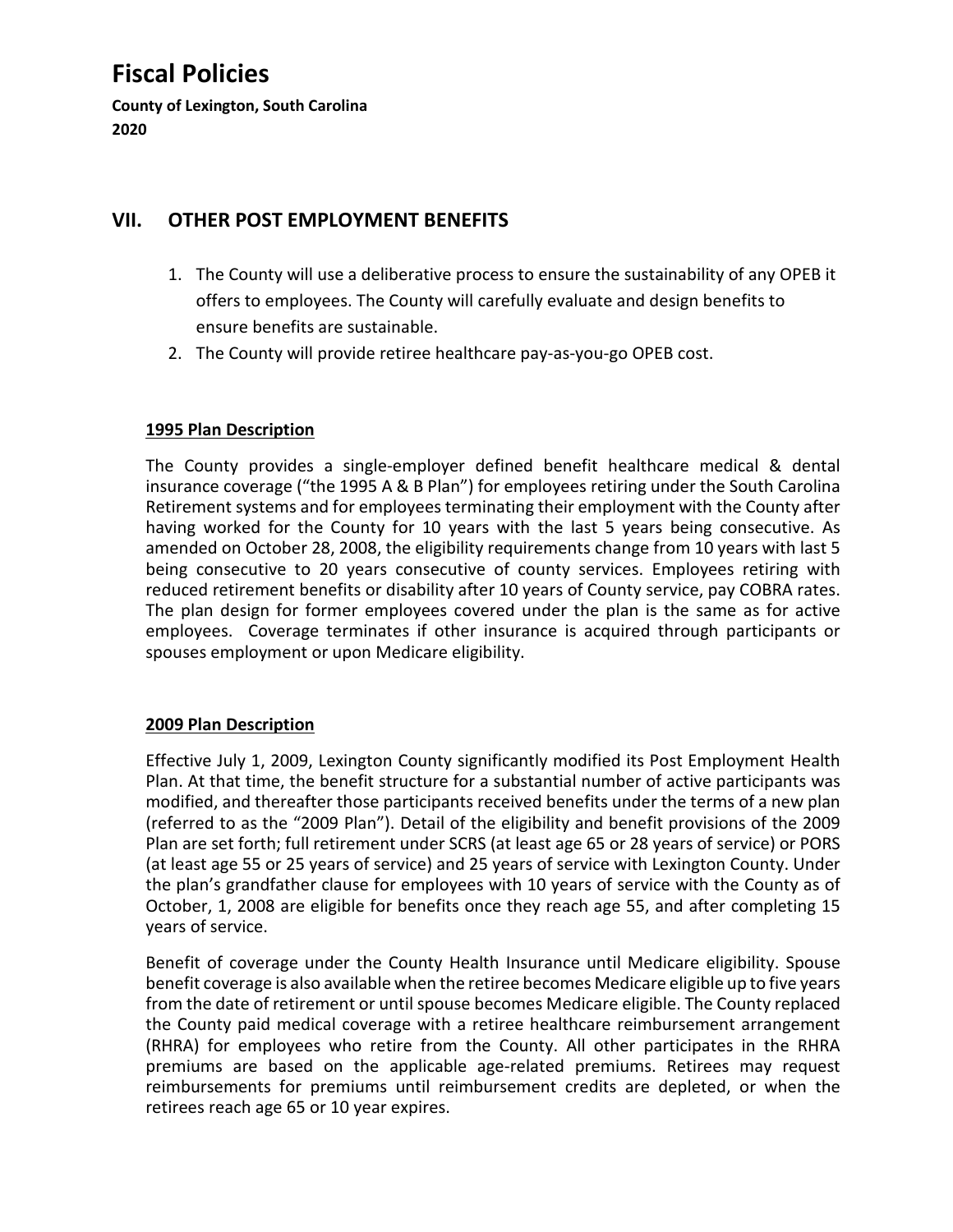**County of Lexington, South Carolina 2020**

#### **OTHER POST EMPLOYMENT BENEFITS – con't**

#### **Funding Policy**

The contribution requirements of participants and the County are established and may be amended by the County Council. The required contribution is based on projected pay-asyou-go financing requirements.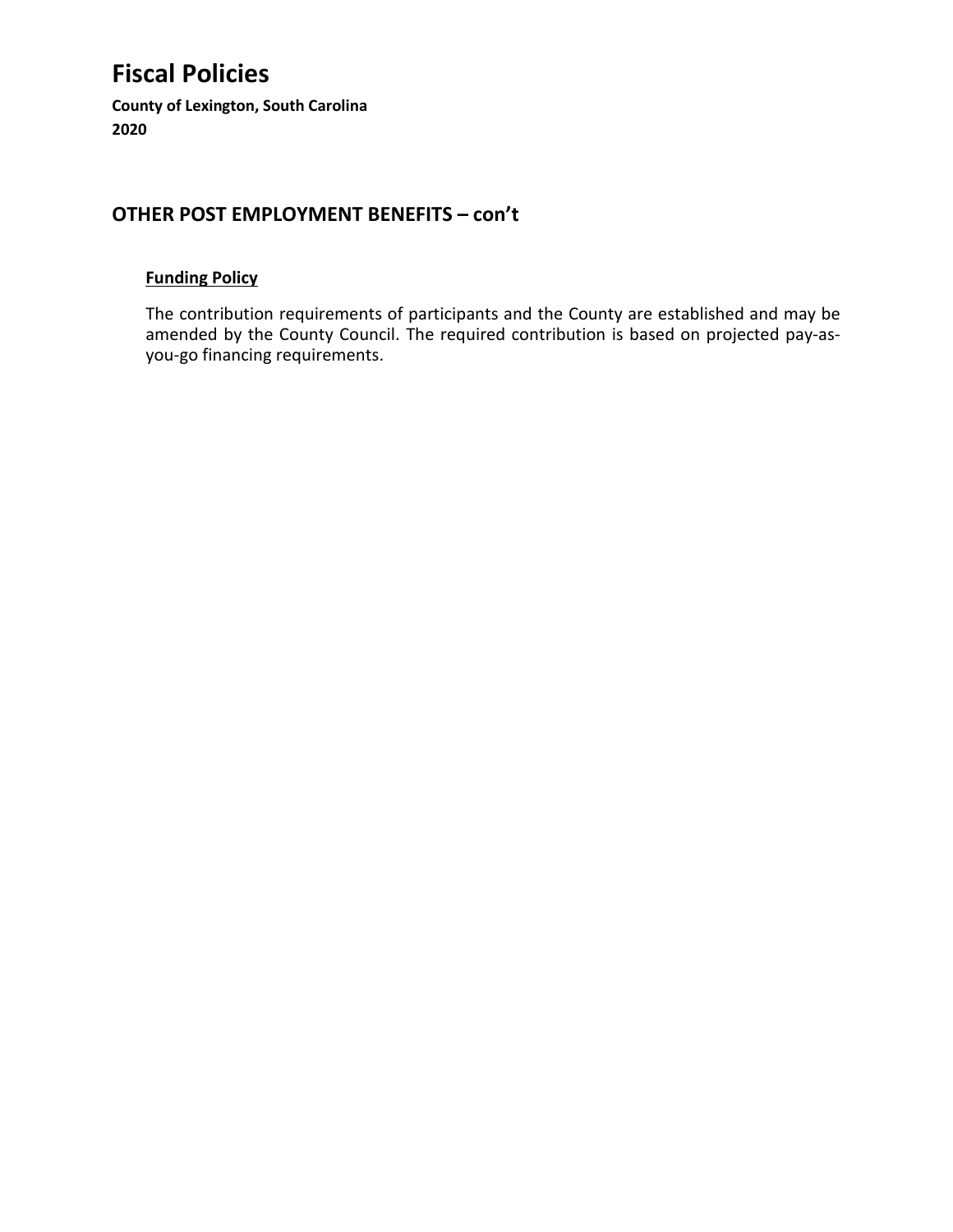**County of Lexington, South Carolina 2020**

#### **VIII. REVENUES**

- 1. Ad Valorem Tax estimated revenue from the AD Valorem Tax Levy will be budgeted as follows:
	- a. Assessed valuation will be estimated based on the actual values and growth patterns and will be estimated in a conservative manner.
	- b. The estimated percentage of collection will not exceed the actual collection percentage of the preceding fiscal year.
	- c. The property tax will be set each year based upon the cost of providing general government services, including meeting debt service obligations.
- 2. User Fees The County Council will set user fees annually by listing such fees within the Annual Budget Polices. The user fees will maximize charges for services that can be individually identified and where costs are directly related to the provisions of the service or the level of services provided. Emphasis of user fees results in the following benefits:
	- a. The burden of the Ad Valorem tax is reduced
	- b. User fees are paid by all users, including those exempt from tax
	- c. User fees help minimize the subsidizing in any instance where there are requirements in order to qualify for the use of the service and the service is not provided to the general public.
- 3. Revenue initiating departments shall develop initial budget estimates of applicable revenues. Those estimates are to be supported by variables that comprise such revenue. Monitoring of the revenue budget shall be performed monthly by the Finance Department and quarterly by the revenue initiating department throughout the fiscal year. Compliance of revenues with all laws and regulations is primarily the responsibility of the revenue initiating department.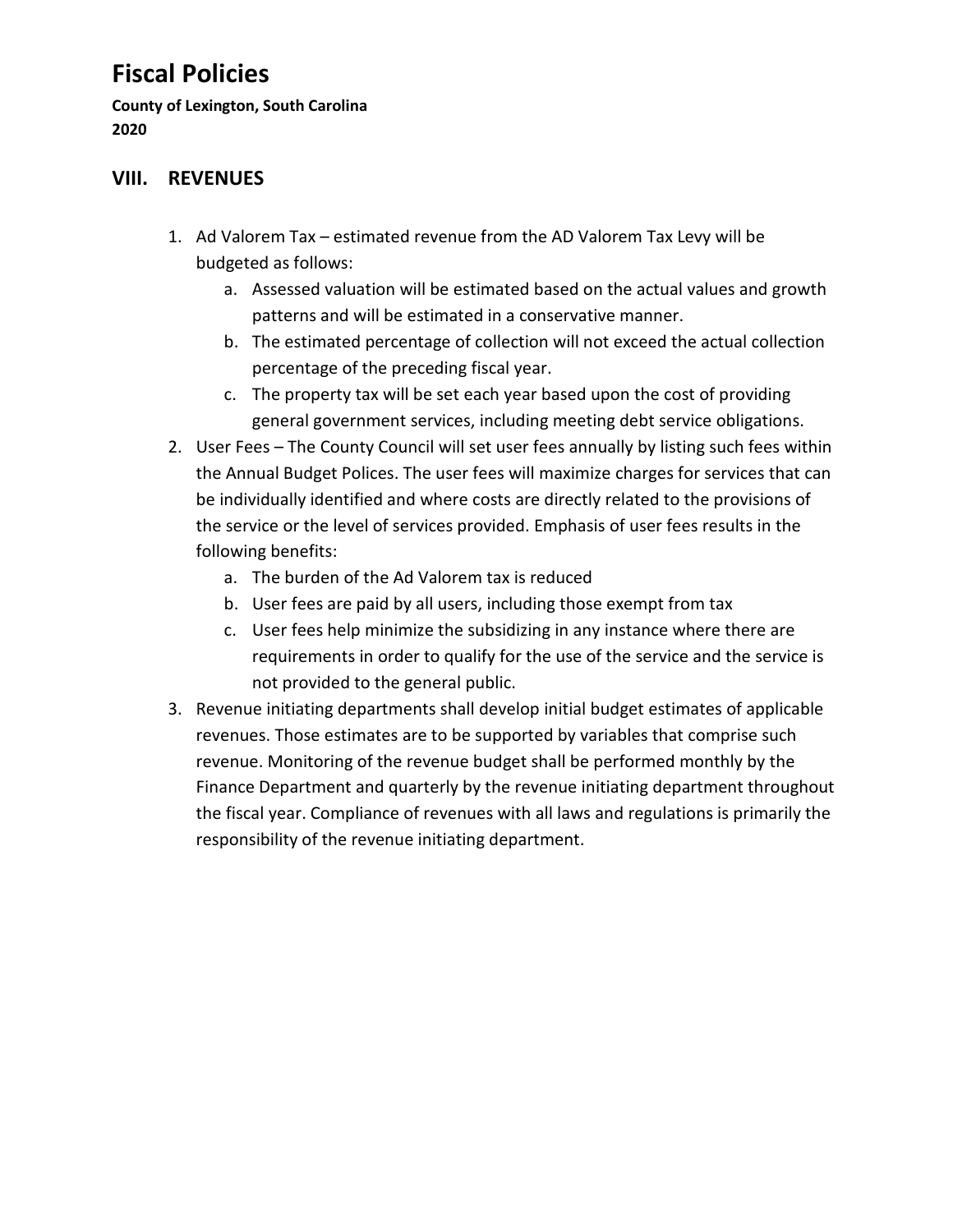**County of Lexington, South Carolina 2020**

#### **IX. EXPENDITURES**

- 1. Departmental budgets Departmental budgets shall be monitored throughout the year by department heads, the CFO, and the County Administrator. Budget compliance is the responsibility of these leaders.
- 2. The Departmental Fiscal Procedures, as maintained and updated annually by the County Finance Department, will address internal expenditure procedures and will be made available to all departments.
- 3. Contracts The County Administrator has the authority to execute necessary agreements up to \$50,000 within the term of the Budget Ordinance each fiscal year, any agreements above this must be approved by County Council. For continuing contracts, funds will be appropriated in the annual budget ordinance to meet current year obligations arising under contract.
- 4. Payroll will be processed in accordance with the requirements of the Fair Labor Standards Act. Overtime and benefit payments will be made in accordance with the County's Personnel Policy.